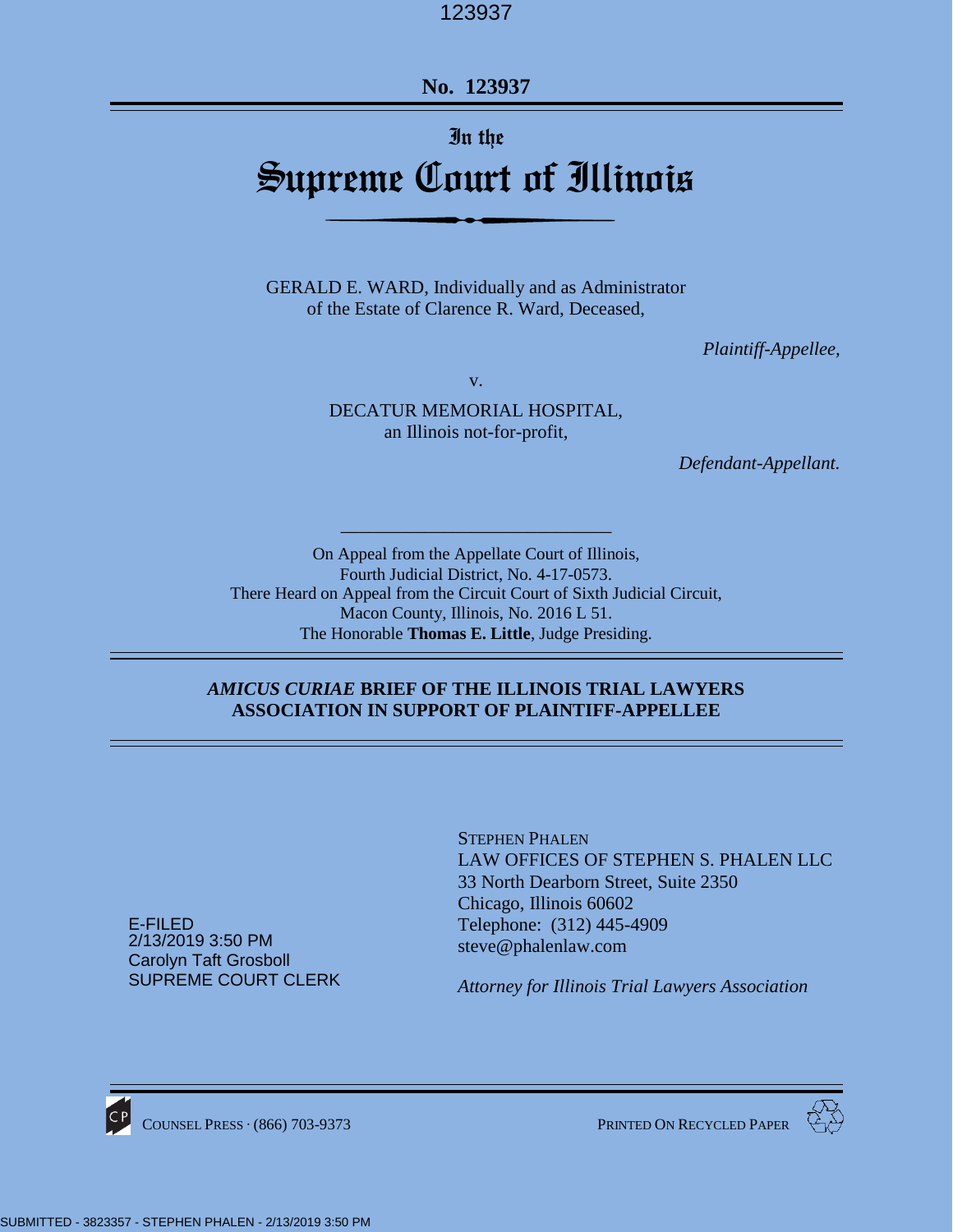# **POINTS AND AUTHORITIES**

|    | Kahle v. John Deere Company                              |  |  |  |
|----|----------------------------------------------------------|--|--|--|
|    |                                                          |  |  |  |
| I. |                                                          |  |  |  |
|    |                                                          |  |  |  |
|    |                                                          |  |  |  |
|    | Saddle Signs Inc. v. Adrian                              |  |  |  |
|    | Kahle v. John Deere Company                              |  |  |  |
|    | Rein v. David A. Noyes & Company                         |  |  |  |
|    | Dubina v. Mesirow Realty Development                     |  |  |  |
|    | Hudson v. City Of Chicago                                |  |  |  |
|    | Scattered Corp. v. Midwest Cleaning Corp.                |  |  |  |
|    | LaSalle National Bank v. County Board Of School Trustees |  |  |  |
|    | Harvey v. Aurora & Geneva Ry Co.                         |  |  |  |
| П. |                                                          |  |  |  |
|    | Kiefer v. Rust-Oleum Corp.                               |  |  |  |
|    | Ward v. Decatur Memorial Hospital                        |  |  |  |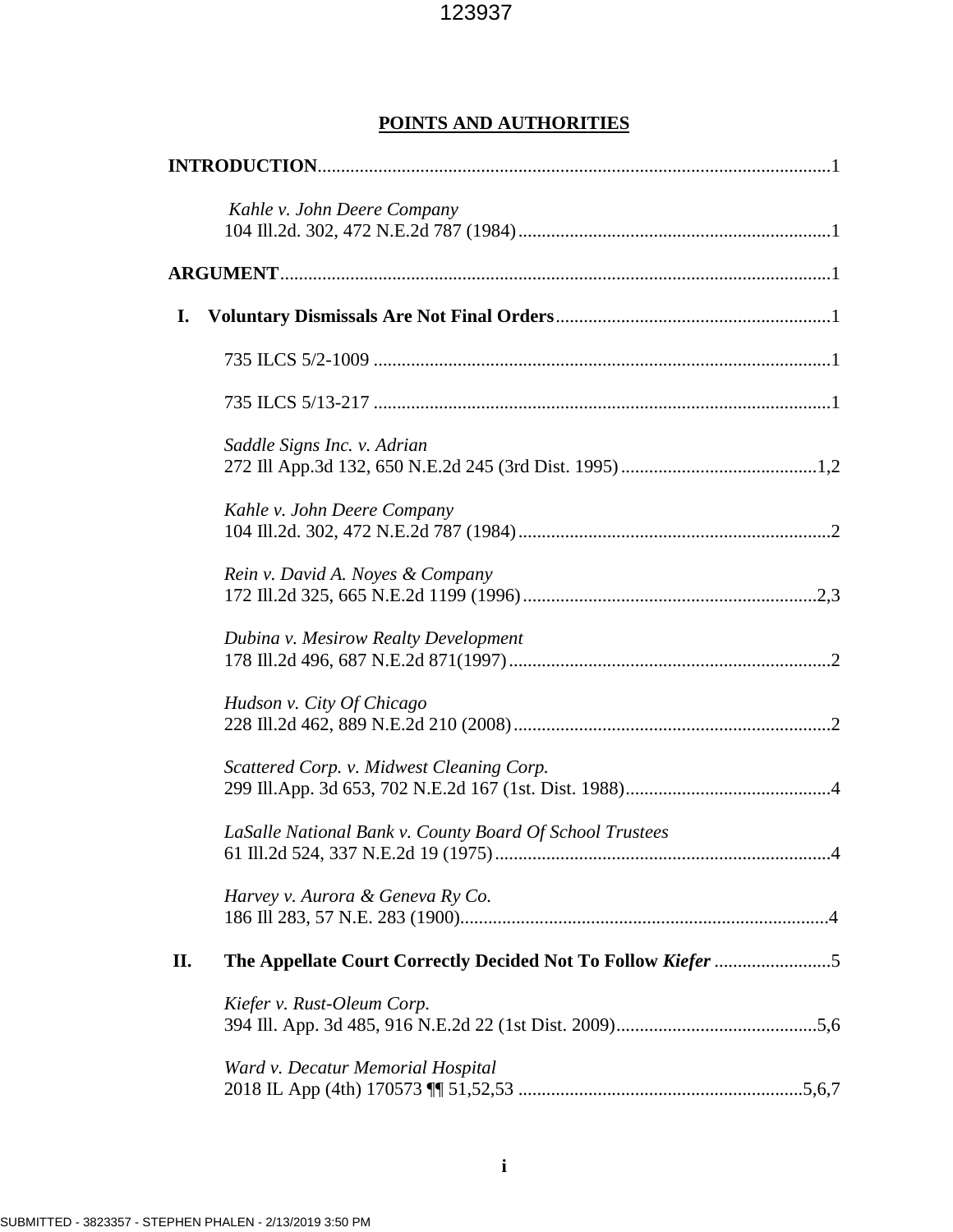|    |           | Foxcroft Townhome Owner's Ass'n. v. Hoffman Rosner Corp.     |  |
|----|-----------|--------------------------------------------------------------|--|
|    |           | Bonhomme v. St. James                                        |  |
|    |           | Richter v. Prairie Farms Dairy, Inc.                         |  |
|    |           |                                                              |  |
|    | A.        |                                                              |  |
|    |           | Ward v. Decatur Memorial Hospital                            |  |
|    |           | Richter v. Prairie Farms Dairy, Inc.                         |  |
|    | <b>B.</b> | Dismissal With Leave To Amend Is Not A Rule 273 Adjudication |  |
|    |           |                                                              |  |
|    |           | Richter v. Prairie Farms Dairy, Inc.                         |  |
| Ш. |           |                                                              |  |
|    |           | Ward v. Decatur Memorial Hospital                            |  |
|    |           |                                                              |  |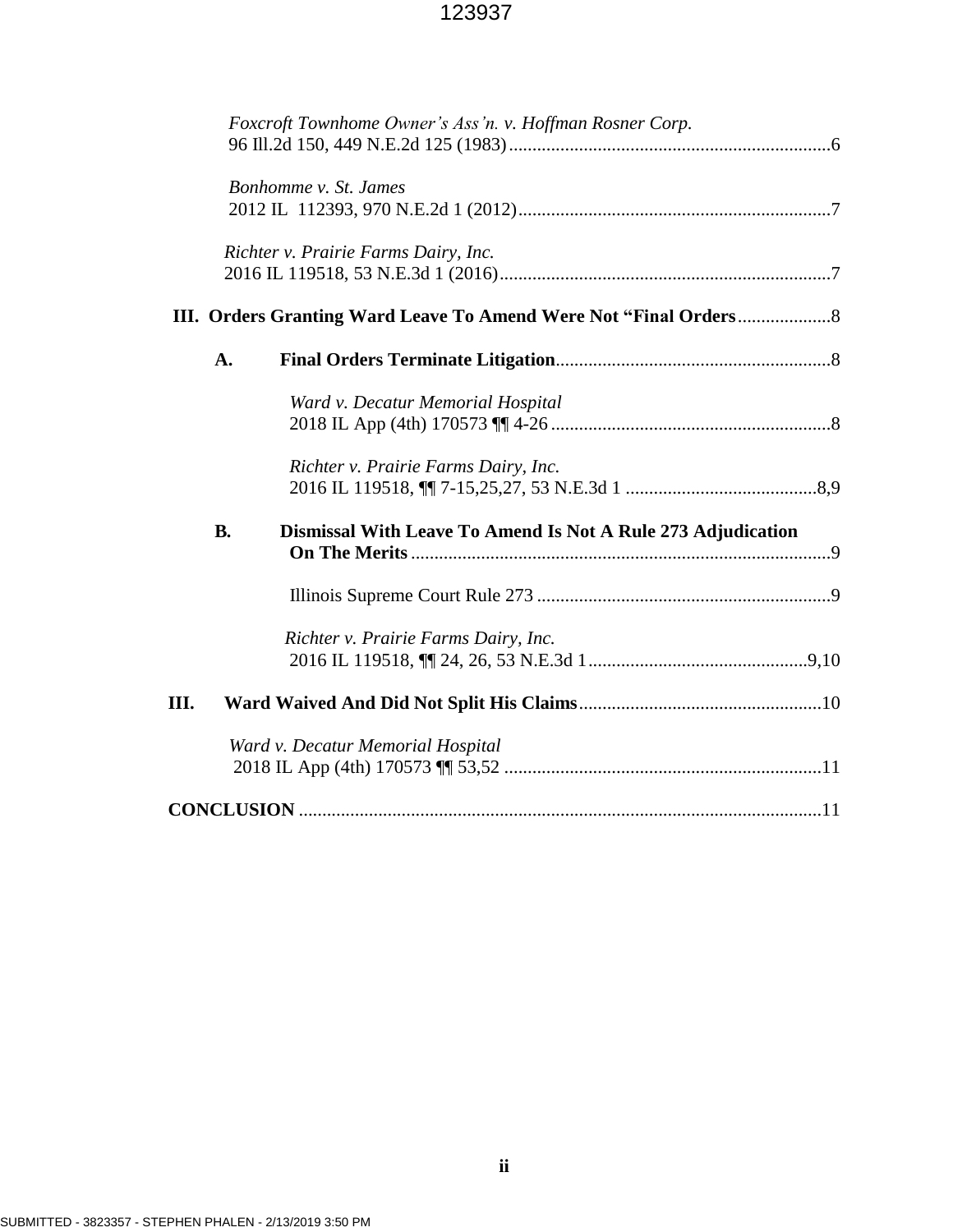#### **INTRODUCTION**

The Illinois Trial Lawyers Association submits this *amicus curiae* brief in support of the plaintiff-appellee Gerald Ward. The uses and effects of a voluntary dismissal have traditionally caused great concern for Illinois litigants and courts. This court has the opportunity, while affirming the appellate court's opinion in *Ward,* to clarify the effects of a voluntary dismissal. In particular this court can reaffirm *Kahle v. John Deere Company,* 104 Ill.2d 302, 472 N.E.2d 787 (1984), holding that voluntary dismissal does not provide the plaintiff with grounds to appeal. Additionally, this court can clarify the correct and equitable application of the rule against claim splitting. This court's guidance will benefit many Illinois litigants, their counsel and the judiciary This *amicus* brief is intended to offer a larger perspective on these issues and their significance that may not be described in detail by the parties' briefs.

#### **ARGUMENT**

#### **I. Voluntary Dismissals Are Not Final Orders**

The correct relationship between 735 ILCS 5/2-1009 (the voluntary dismissal statue), 735 ILCS 5/13-217 (the refiling statute), the doctrine of *res judicata* and the rule against claim splitting has been the subject of much litigation. "Notwithstanding the seemingly simple use of this important procedural device, the uses and effects of voluntary dismissal have traditionally caused great concern in our courts." *Saddle Signs Inc., v. Adrian,* 272 Ill.App.3d 132 at 136, 650 N.E.2d 245 at 247 (3rd Dist. 1995).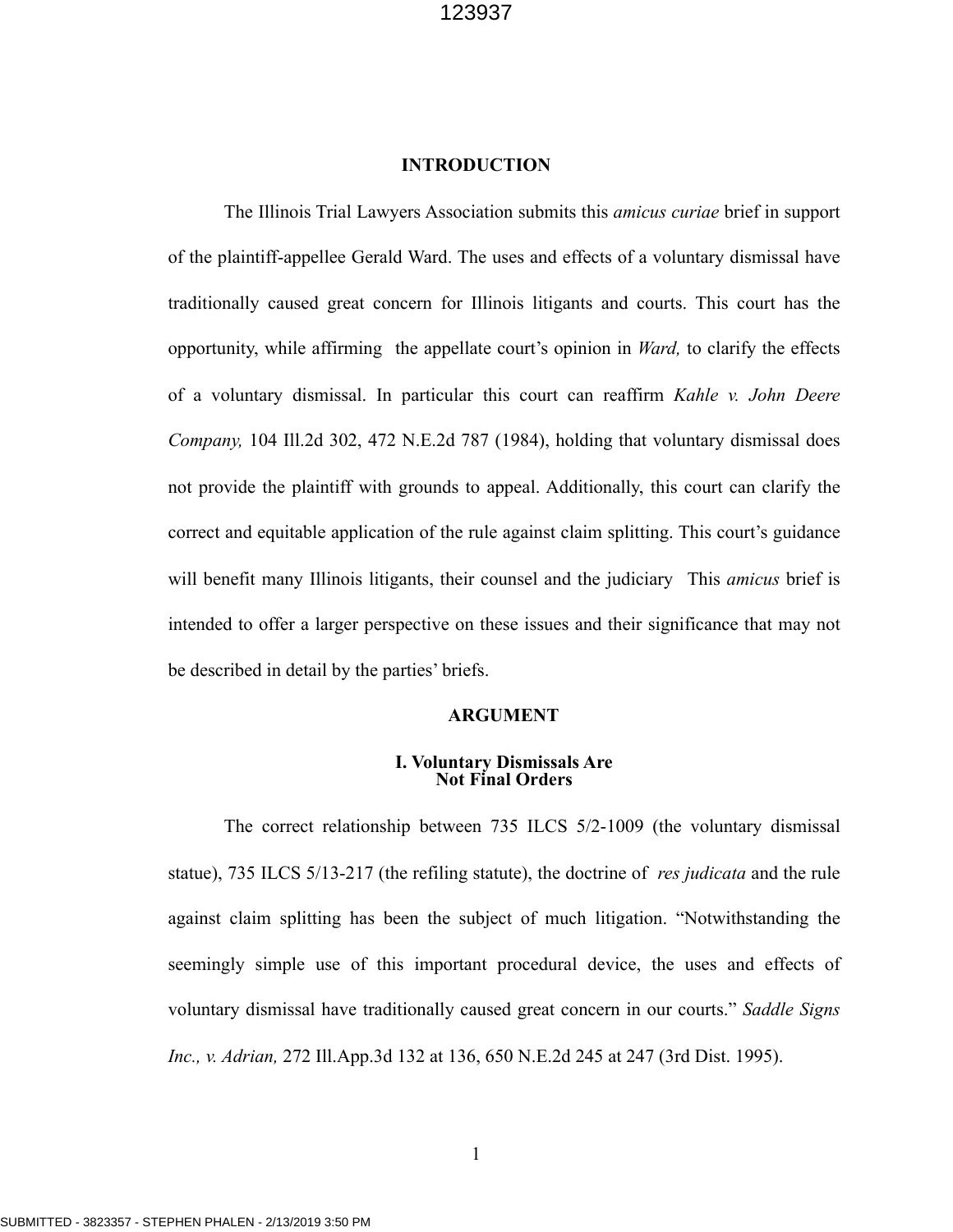Further guidance from this court on these issues will benefit the judiciary and litigants. Affirming the appellate court's decision in *Ward* offers an opportunity to provide this guidance.

This court can resolve these issues by reaffirming that a plaintiff may not appeal his own voluntary dismissal. In *Kahle v. John Deere Company,* 104 Ill.2d 302, 472 N.E. 2d 787 (1984) this court ruled a voluntary dismissal order "cannot be appealed by the plaintiff since he requested the order" and is "protected from prejudice by the statute of limitations which gives him the absolute right to refile the case within one year of the voluntary dismissal without prejudice." *Kahle,* 104 Ill.2d at 304-305, 472 N.E.2d at 788. In 1995, the Third District noted:

> "*Kahle* did not go so far as to make voluntary dismissals the jurisdictional basis from which non appealable judgments could be appealed. *Rather the court made it abundantly clear that the only proper subject on appeal was the propriety of granting a voluntary dismissal*."*Saddle Signs Inc.,* 272 Ill.App.3d at 790, 650 N.E.2d at 248. (emphasis supplied).

 However several subsequent cases, *Rein v. David A. Noyes & Company,* 172 Ill. 2d 325, 665 N.E.2d 1199 (1996), *Dubina v. Mesirow Realty Development,* 178 Ill.2d 496, 687 N.E.2d 871 (1997) and, *Hudson v. City Of Chicago,* 228 Ill.2d 462, 899 N.E.2d 210 (2008) hold that following a voluntary dismissal without prejudice all prior final orders become appealable by the *plaintiff*. This expansion of *Kahle* overlooks the actual ruling and reasoning for it. A voluntary dismissal cannot provide plaintiff with a basis to appeal because he requested the order and has the absolute right to refile. Plaintiff is not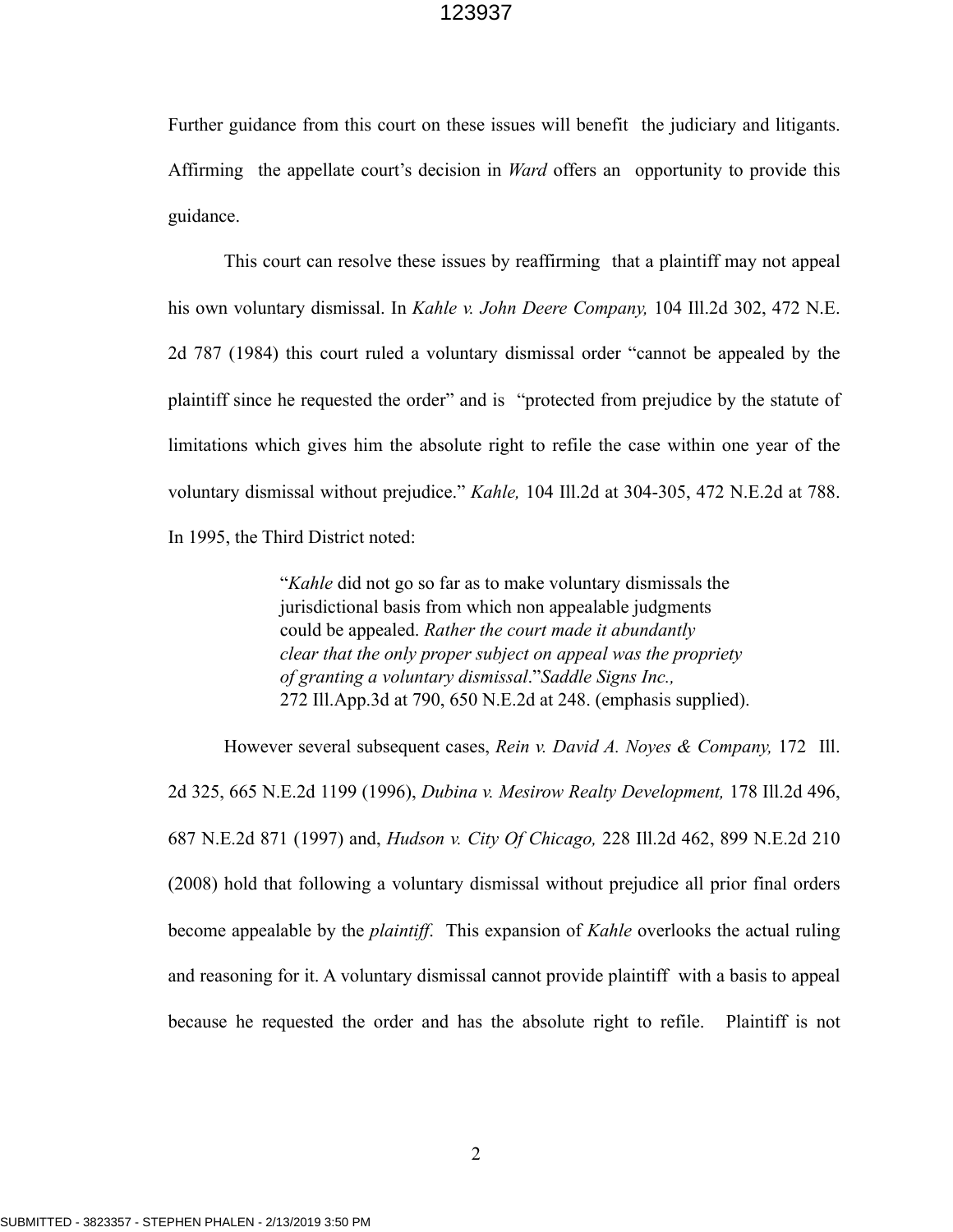prejudiced by inability to appeal. He can continue to pursue to his *original* case by refiling.

 The voluntary dismissal order should not lead to a right or an obligation for the plaintiff to appeal. As this court recognized in *Rein,* allowing a plaintiff to appeal after a voluntary dismissal is problematic, leading to premature appeals of orders which did not finally fix the parties' rights and to splitting of claims into different actions and different courts. *Rein,*172 Ill.2d at 340-343, 665 N.E.2d at 1207 (1996). This problem is the result of the decision that a voluntary dismissal makes all final prior orders appealable by the *plaintiff.* To preserve the right to voluntarily dismiss and refile, plaintiffs now actually *must* hope to split their claims. Plaintiffs must attempt to appeal prior final orders, leaving behind unajudicated claims, which if resolved on refiling could moot the need to appeal.

 Reaffirming that a plaintiff cannot appeal from a voluntary dismissal will streamline litigation and eliminate confusion for litigants. Plaintiffs would not feel obligated to attempt to appeal after their own voluntary dismissals. They would instead just refile. Piecemeal and unnecessary appeals would be avoided. Previously pending, unajudicated claims would be refiled and not be delayed pending resolution of appeals. Plaintiffs who bring *all* of their claims in their original action would be able to exercise their right to a voluntary dismissal and refile without seeking defendant's permission.

 Reaffirming *Kahle* would not harm defendants. Defendants may appeal if the trial court grants an untimely voluntary dismissal. Defendants required to litigate a refiled case, may seek appropriate costs and seek enforcement of prior discovery rulings at the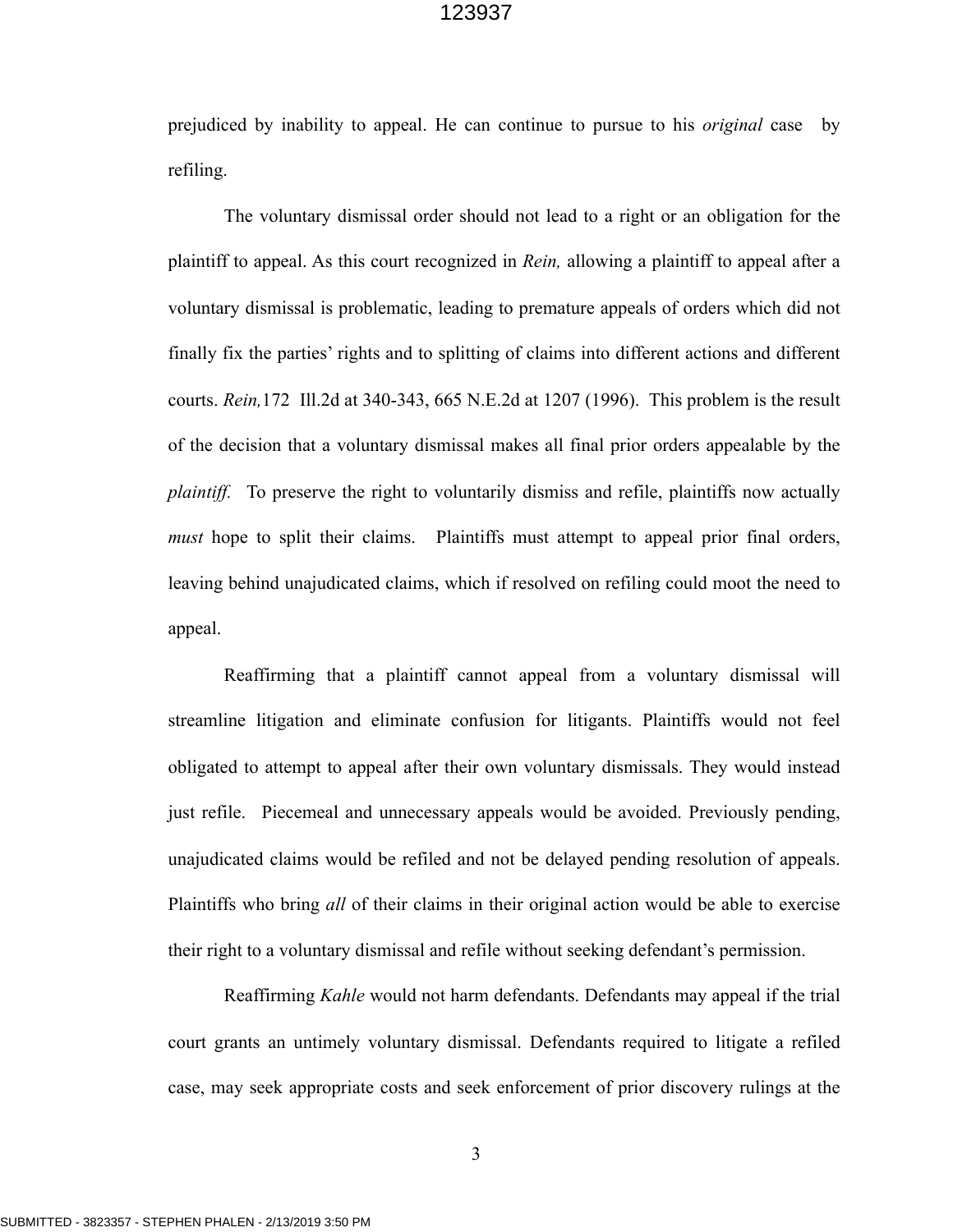court's discretion. *Scattered Corp. v. Midwest Cleaning Corp.* 299 Ill.App. 3d 653, 702 N.E.2d 167 (1st Dist. 1998). Further, defendants are protected from *new* claims properly barred by *res judicata.* Defendants will be defending pre-existing *refiled* claims.

 Reaffirming the decision in *Kahle* would not allow plaintiff's to engage in unfair claim splitting. The rule against claim splitting prohibits the prosecution of claims in a new action which could have been brought in a earlier action involving the same parties and facts as the new action. *LaSalle National Bank v. County Board Of School Trustees,*  61 Ill.2d 524, 337 N.E.2d 19 (1975). In *LaSalle,* this court determined claim splitting barred former owners of property lost to government condemnation from instituting a new action alleging *new* objections to not raised in the first action. The owners' action was described by this court as a "collateral attack" of the prior final condemnation judgment. *LaSalle,* 61 Ill.2d at 528-529, 337 N.E.2d at 21-22. *LaSalle* relied on *Harvey v. Aurora and Geneva Ry Co.,* 186 Ill, 283,294, 57 N.E. 857,862 (1900).

> \* \* \* The previous decisions of the court concerning the right to take the property of the plaintiffs in error *settled every question* which might have been raised and *every objection* that might have been made whether raised and made or not. The doctrine of Res judicata embraces not only what has been actually determined in the former suit, but extends to any matter which might have been raised and determined in it. *LaSalle* 61 Ill.2d at 530, 337 N.E.2d at 22. (Emphasis supplied).

 The result in *LaSalle Bank* was correct and equitable. Owners lost their property to government condemnation. They were given a forum in which to object and present any and all allegations they desired. Their property was condemned. The original action settled *every question* which might have been raised. They did not appeal the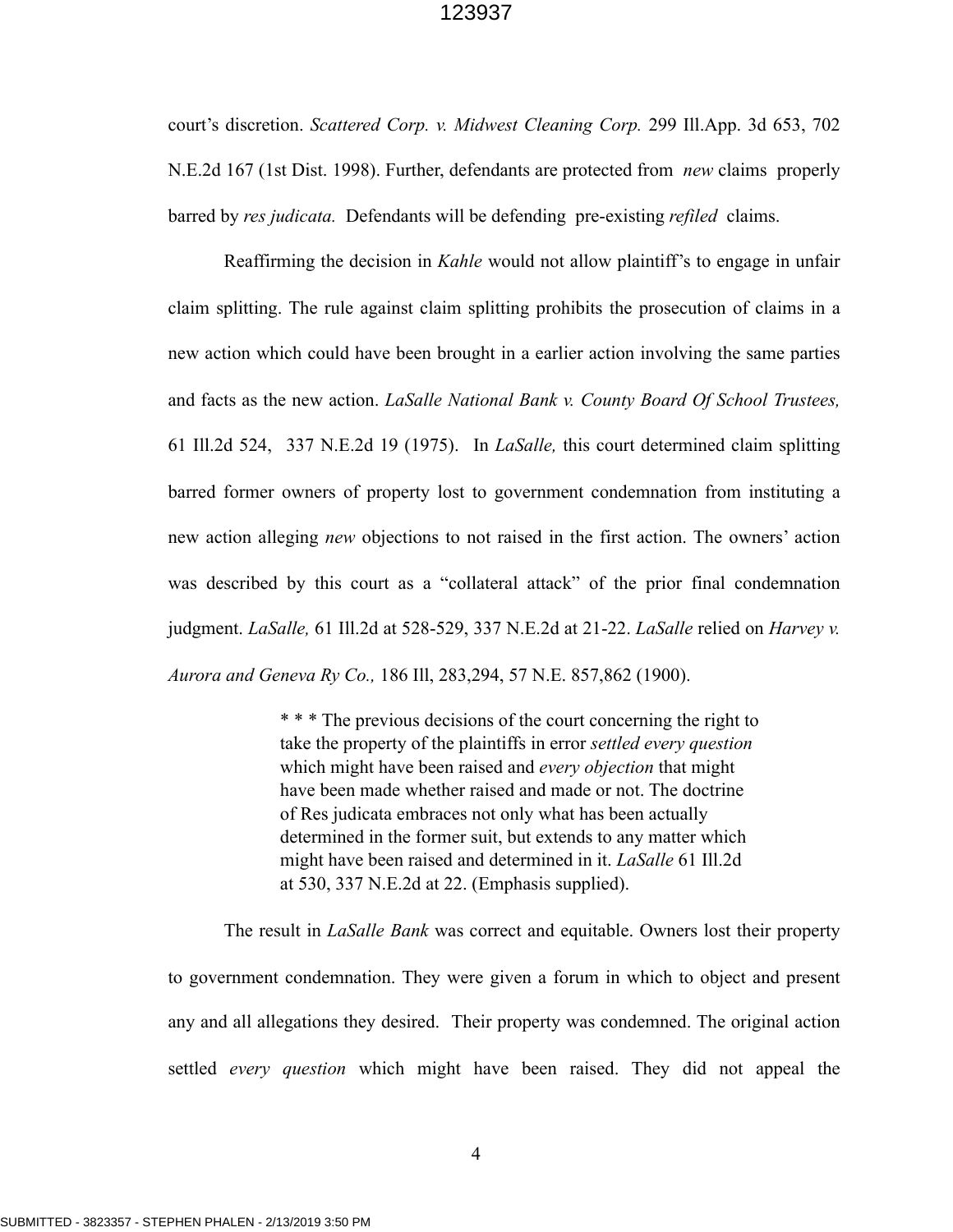condemnation order. Instead the owners brought a new action with new objections, they could have raised in the original condemnation proceeding. This is exactly the type of litigation *res judicata* and the prohibition of claim splitting properly bars - *new claims in a new proceeding.* 

In contrast, a plaintiff who refiles following voluntary dismissal did not have settle *every question* in the original action. His voluntarily dismissed claims remain unadjudicated, unsettled, unresolved. He is not making a collateral attack on a final judgment. He is simply proceeding with his unresolved action.

 Reaffirmation of *Kahle* and a return to the rule against claim splitting described by *LaSalle* would resolve concerns regarding the effects of voluntary dismissal. Premature appeals by plaintiffs will be avoided. Defendants will be protected from unfair prejudice by their right to appeal from a voluntary dismissal, the statute of limitations, claim splitting's prohibition of new claims, and the remedies available from the trial court in the refiled case.

#### **II. The Appellate Court Correctly Decided Not To Follow** *Kiefer.*

 In the present case, the appellate court decided to not follow *Kiefer v. Rust-Oleum Corp.,* 394 Ill. App. 3d 485, 916 N.E.2d 22 (1st Dist. 2009). *Ward v. Decatur Memorial Hospital,* 2108 IL App (4th) 170573 ¶53. The appellate court's decision was well reasoned and should be affirmed.

 In *Kiefer,* a Canadian citizen brought a strict liability action for injuries suffered in Canada. The defendants moved to dismiss because British Columbia does not recognize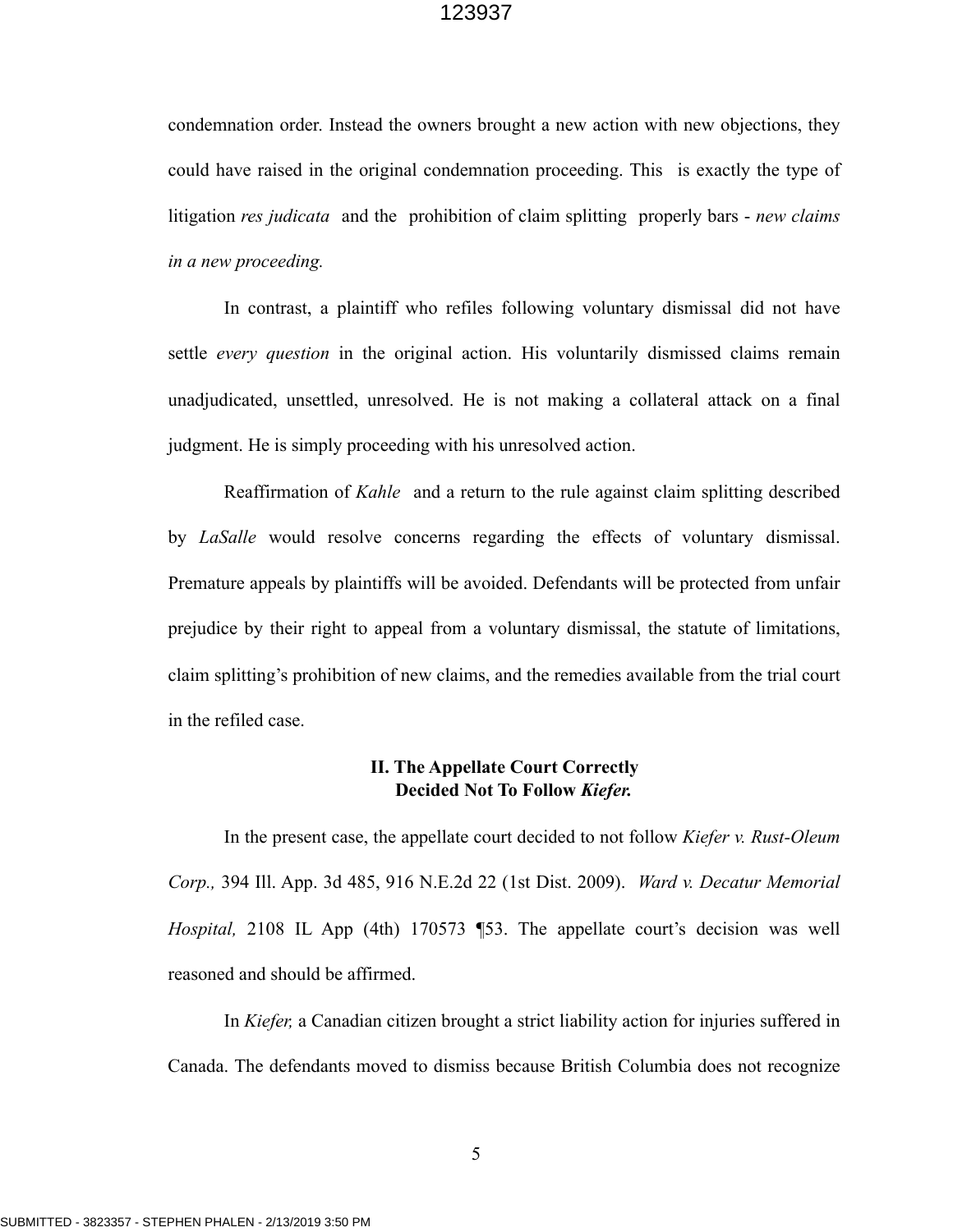strict liability. This motion was granted, but plaintiff received leave to amend several times. His amended complaints alleged only negligence. As trial approached, plaintiff voluntarily dismissed and then refiled his negligence claims. The refiled action was dismissed on the ground of res judicata. *Kiefer* 394 Ill. App. 3d at 486-488, 916 N.E.2d at 23-26

 On appeal, plaintiff Kiefer argued the strict liability dismissal order was not final because he was granted leave to amend and because the dismissal order lacked the words "with prejudice". The First District rejected this argument and found the dismissal order was final because the substance of the order was to finally dismiss plaintiff's legally untenable strict liability claims while allowing amendment to assert negligence. Since Kiefer never appealed this final order, the *Kiefer* court ruled *Hudson* barred the refiled action. *Kiefer* 394 Ill. App. 3d at 494-495, 916 N.E.2d at 26-27, 29-30.

 In *Ward* the appellate court found this result to be inconsistent with the binding authority of *Foxcroft v. Townhome Owner's Ass'n v. Hoffman Rosner Corp,* 96 Ill. 2d 150, 449 N.E.2d 125 (1983) and refused to follow *Kiefer. Ward* 2108 IL App (4th) 170573 ¶ 53. *Foxcroft* holds when the trial court dismisses a complaint and grants leave to file an amended complaint, plaintiff will be deemed to have abandoned and withdrawn any counts from the prior complaint that are omitted from the amended pleading. The reviewing court will decline to address the merits of those abandoned counts. "Where an amendment is complete in itself and does not refer to or adopt the prior pleading the earlier pleading ceases to be part of the record for most purposes being in effect abandoned or withdrawn." *Foxcroft,* 96 Ill. 2d at 154, 449 N.E.2d at 127. Significantly,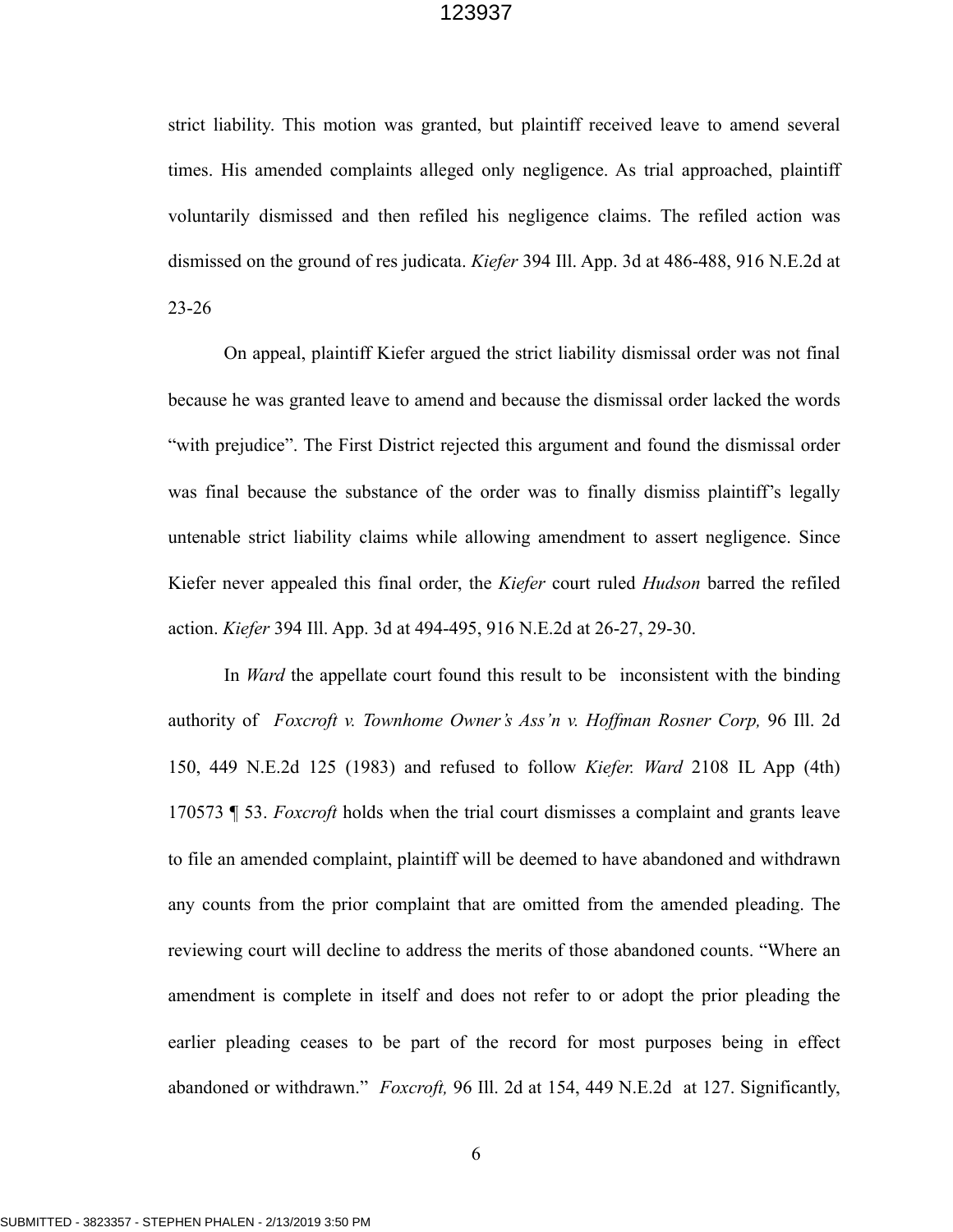when the court gives leave to amend, the plaintiff not only *may* but, on pain of waiver or forfeiture but *must* replead the dismissed counts even if the court dismissed those counts with prejudice. The waiver principle applies whether or not the dismissal was with prejudice. *Bonhomme v. St. James,* 2012 IL 112393 ¶ 19, 970 N.E.2d 1 (2012).

 Based on *Foxcroft,* the appellate court determined contrary to *Kiefer,* that when leave to amend is granted the trial court effectively vacates a dismissal without prejudice. Having given permission to file an amended complaint, the court cannot require the plaintiff to omit dismissed claims from the new complaint because the plaintiff has the right to preserve the dismissed counts for review. *Ward* 2108 IL App (4th) 170573, ¶ 51.

 Citing *Ritcher v. Prairie Farms Dairy Inc.,* 2016 IL 119518, 53 N.E.3d 1 (20160, the appellate court further ruled "It follows that, regardless of whether the dismissal order purports to dismiss certain counts 'with prejudice' '[a] dismissal order that grants leave to amend is interlocutory and not final'". *Ward ¶*51. The appellate court also recognized that since plaintiff Ward did not replead his dismissed counts, those claims were waived and forfeited. *Ward* 2108 IL App (4th) 170573*,¶*52. Therefore, there was no final order and without a final judgment on the merits there can be no *res judicata.* 

 *"*In sum the binding authority of *Bonhome* and *Foxcroft* compels us to respectfully disagree with *Kiefer's* application of *Hudson". Ward* 2108 IL App (4th) 170573, ¶ 53. This well reasoned analysis of *Kiefer* is supported by this court's decisions in *Foxcroft, Bonhomme and Richter*. The appellate court's refusal to follow *Kiefer* is properly affirmed.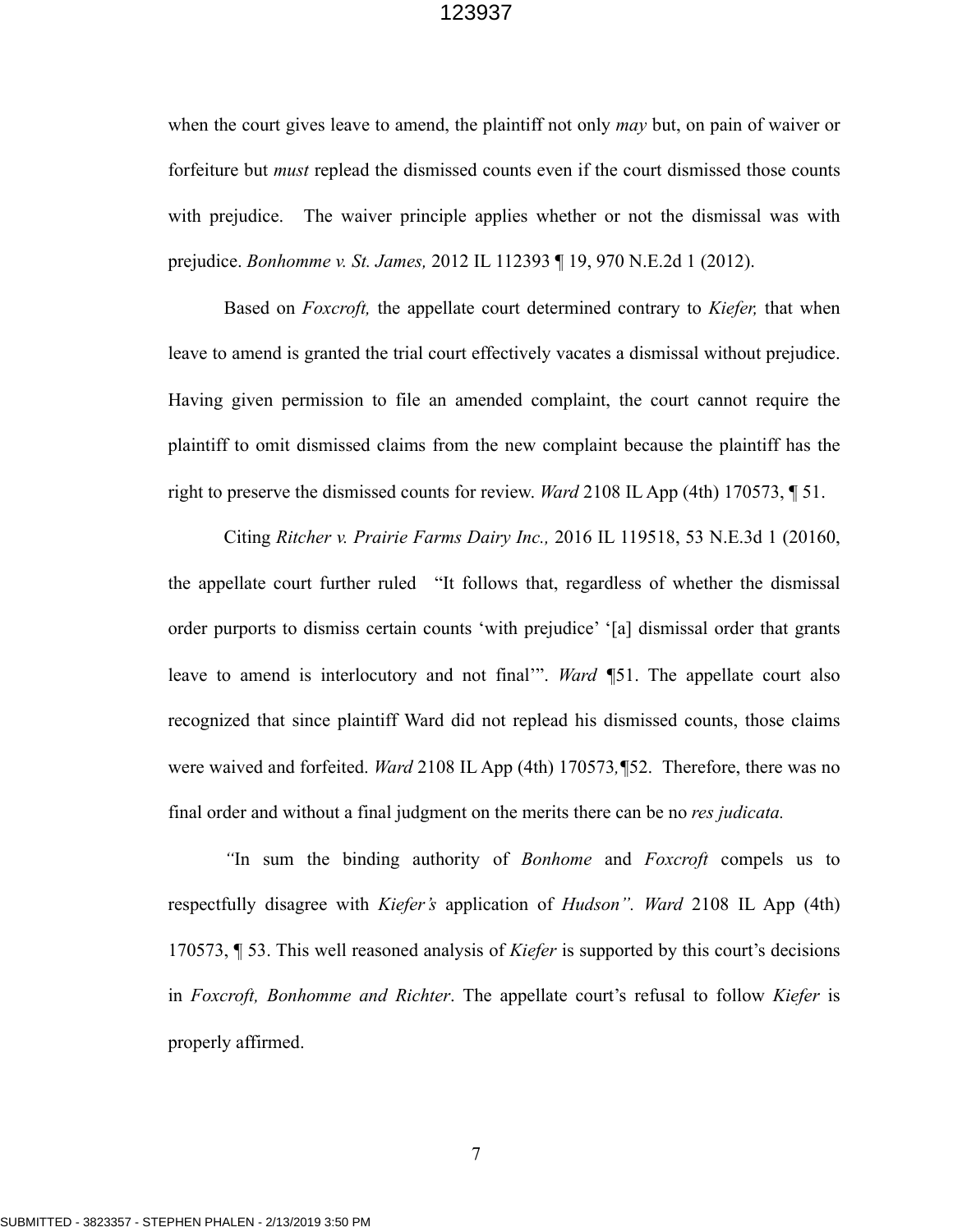# **III. Orders Granting Ward Leave To Amend Were Not "Final" Orders**

#### **A. Final Orders Terminate Litigation**

In plaintiff Ward's original action, the trial court did not enter a final order terminating the litigation *and* absolutely fixing the parties' rights and responsibilities. Instead, in response to defendant's serial motions to dismiss, the trial dismissed but also granted leave to amend. The parties were at issue and litigating plaintiff's third amended complaint when Ward exercised his statutory right to a 735 ILCS 5/2-1009 voluntary dismissal. *Ward,* 2018 IL App (4th) 170573, ¶¶ 4-26.

 An order that dismisses all or part of a complaint, but grants the plaintiff leave to amend is not "final" because the order does not terminate the litigation between parties. A dismissal with leave to amend is consequently without prejudice. *Richter,* 2016 IL 119518 ¶ 25, 53 N.E.3d at 9, 420 Ill.Dec. at 878. (2016).

 In *Ritcher,* plaintiffs filed a three count complaint seeking damages for improper termination of a business relationship. Defendant moved to dismiss all three counts with prejudice. The trial court refused to dismiss count I, and dismissed counts II and III with leave to amend. Plaintiffs never amended and the case preceded on plaintiff' sole remaining count I. *Richter,* 2016 IL 119518, ¶¶ 7-9, 53 N.E.3d at 7.

 The Richters subsequently voluntarily dismissed and refiled their case. Defendants moved to dismiss the refiled case with prejudice. The trial court granted this motion based on *res judicata* and the statute of limitations. Plaintiffs appealed. The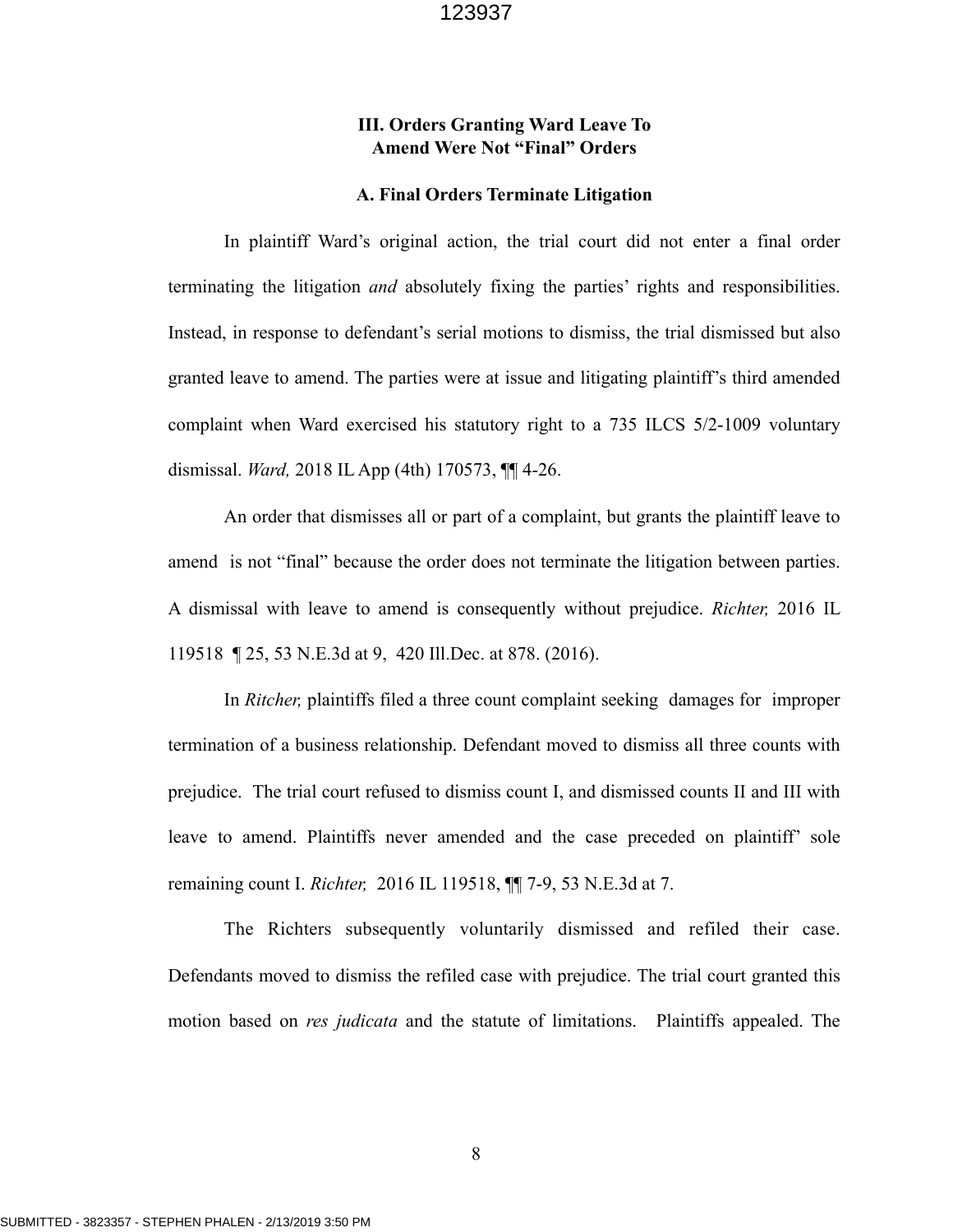appellate court reversed. This court accepted defendant's appeal. *Richter,* 2016 IL 119518 ¶¶ 10-15, 53 N.E.3d at 7.

 This court unanimously ruled since the Richters had been granted leave to amend, there was no final order and *res judicata* did not bar their refiled action*.* An involuntary dismissal order granting leave to amend is interlocutory and not final. *Richter,* 2016 IL 119518, ¶ 25, 53 N.E.3d at 9. A dismissal granting leave to amend is not "final" because it does not terminate the litigation. A dismissal with leave to amend is consequently without prejudice. *Richter,* 2016 IL 119518, ¶ 27, 53 N.E.3d at 8. Since the *Richter*  dismissal order specified plaintiffs had leave to amend, the dismissal order was without prejudice and not an adjudication on the merits. The crucial component of a final order was absent. Therefore, the Richters' refiled action was not barred by *res judicata. Ri*c*hter*  controls the present case and mandates the same result. Therefore the appellate court's decision in *Ward* must be affirmed.

## **B. Dismissal With Leave To Amend Is Not A Rule 273 Adjudication On The Merits**

 Illinois Supreme Court 273 describes when an involuntary dismissal is on the merits. "*Unless the order of dismissal or a statute of this State otherwise specifies,* an involuntary dismissal of an action, other than dismissal for lack of jurisdiction, for improper venue, or for failure to join an indispensable party operates as an adjudication upon the merits". Ill S. Ct. R. 27, *Richter,* 2016 IL 119518, ¶ 24, 53 N.E.3d at 8. (emphasis original). However, when the plaintiff is granted leave to amend following dismissal, the dismissal is without prejudice and there is no adjudication on the merits. In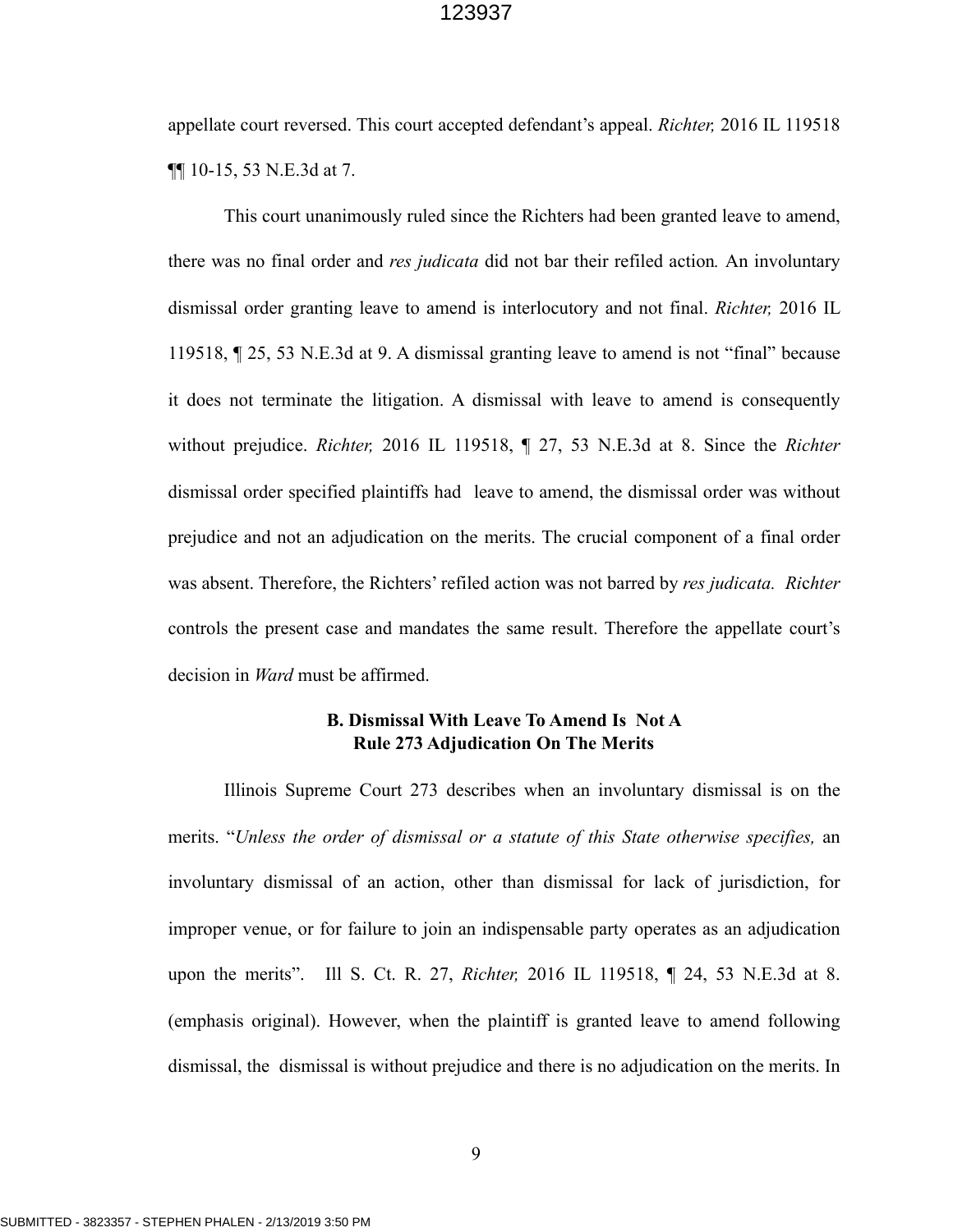*Ritcher* the involuntary dismissal order expressly granted the Ritchers leave to file an amended complaint within 30 days. *"*Hence, there was no 'adjudication upon the merits' in *Ritcher I,* because 'the order of dismissal \* \* \* otherwise specifie[d]' that the plaintiffs had leave to file an amended complaint" *Richter*, 2016 IL 119518, ¶ 26, 53 N.E.3d at 9. Since the *Richter* dismissal order *specified* plaintiffs had leave to amend, the dismissal order was without prejudice and not a Rule 273 adjudication on the merits. Therefore, their refiled action was not barred by *res judicata.* 

 Plaintiff Ward, like the Richters was granted leave to amend following dismissal. Accordingly, the dismissals of Ward's complaints were not Rule 273 adjudications on the merits, and not final orders.

An involuntary dismissal order granting leave to amend is necessarily a dismissal without prejudice. Such an order specifies the case will continue. The parties' rights remain undecided. They will be decided by the new complaint, the original remaining allegations or further motion practice. In the present case, there was no adjudication on the merits. The crucial component of a final order was absent. In *Ward,* the appellate court correctly determined *res judicata* did not bar Ward's refiled case.

## **III. Ward Waived And Did Not Spilt His Claims**

 The appellate court correctly distinguished the facts in *Hudson* from the present case. In contrast to *Hudson,* plaintiff Ward was granted leave to amend, a non-final order. "... the trial court gave permission to amend over and over again, all the way to the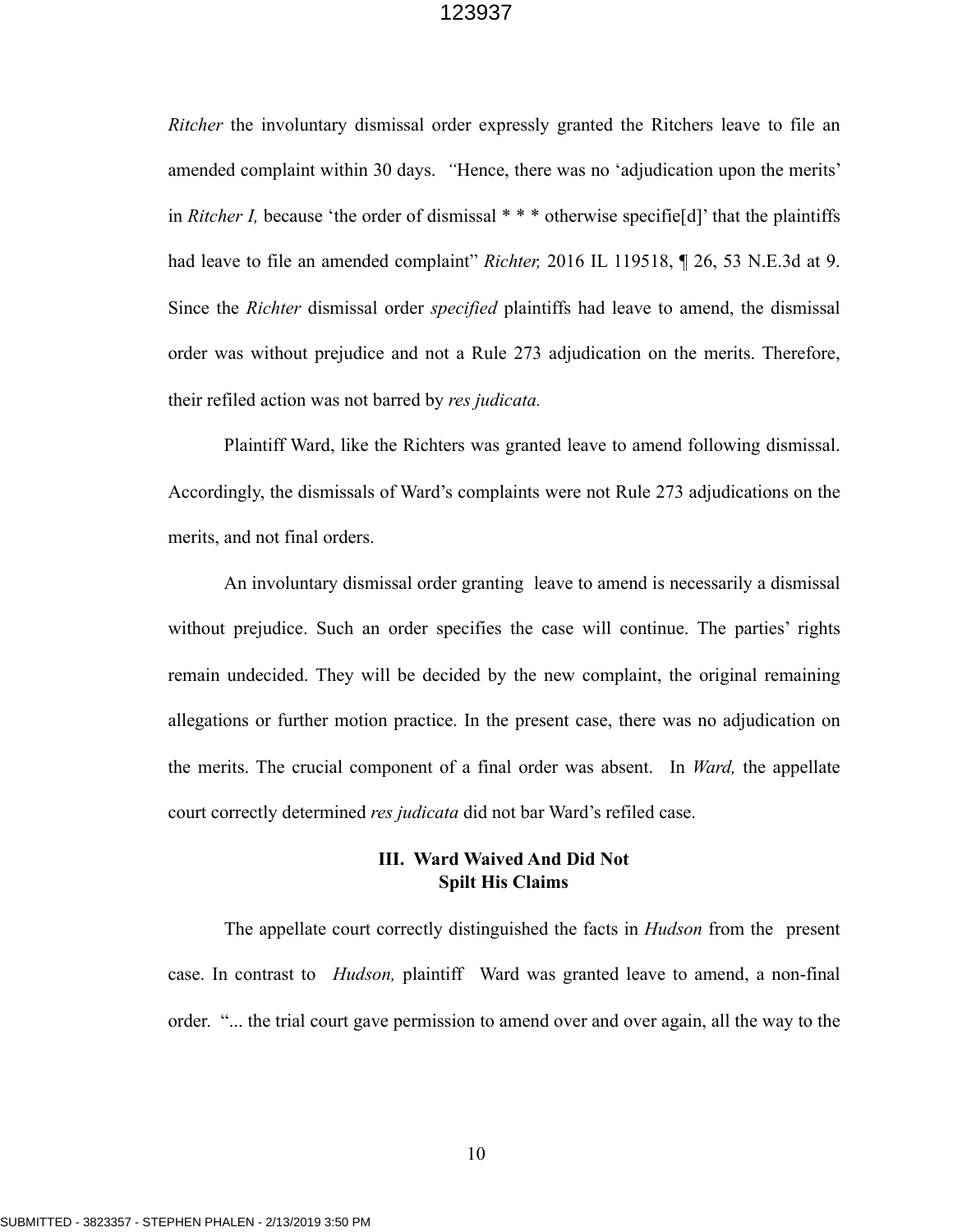third amended complaint - which remained pending and *completely unajudicated* at the time of voluntary dismissal. (Emphasis supplied). *Ward ,* 2018 IL App (4th) 170573, ¶ 53

Since Ward did not replead the dismissed claims, those claims were "abandoned", "withdrawn", "waived", "not subject to review", "cease[d] to be part of the record". *Ward,* 2018 IL App (4th) 170573, ¶ 52. Plaintiff Ward did leave not pending claims behind. He did not split his claims. He had no claims left to split. He had nothing to appeal from the original case. Only his third amended complaint remained, which he was entitled to voluntarily dismiss and refile.

#### **CONCLUSION**

For the reasons herein stated *Amicus Curiae* respectfully requests that this Court affirm the Appellate Court and remand this case to the trial court for further proceedings on Ward's third amended complaint.

Respectfully Submitted,

*/s/ Stephen S. Phalen* Stephen S. Phalen on behalf of Illinois Trial Lawyers in support of Plaintiff-Appellee

Stephen S. Phalen Law Offices of Stephen S. Phalen LLC 33 N. Dearborn St. Chicago, IL 60602 312/445-4909 **[steve@phalenlaw.com](mailto:steve@phalenlaw.com)**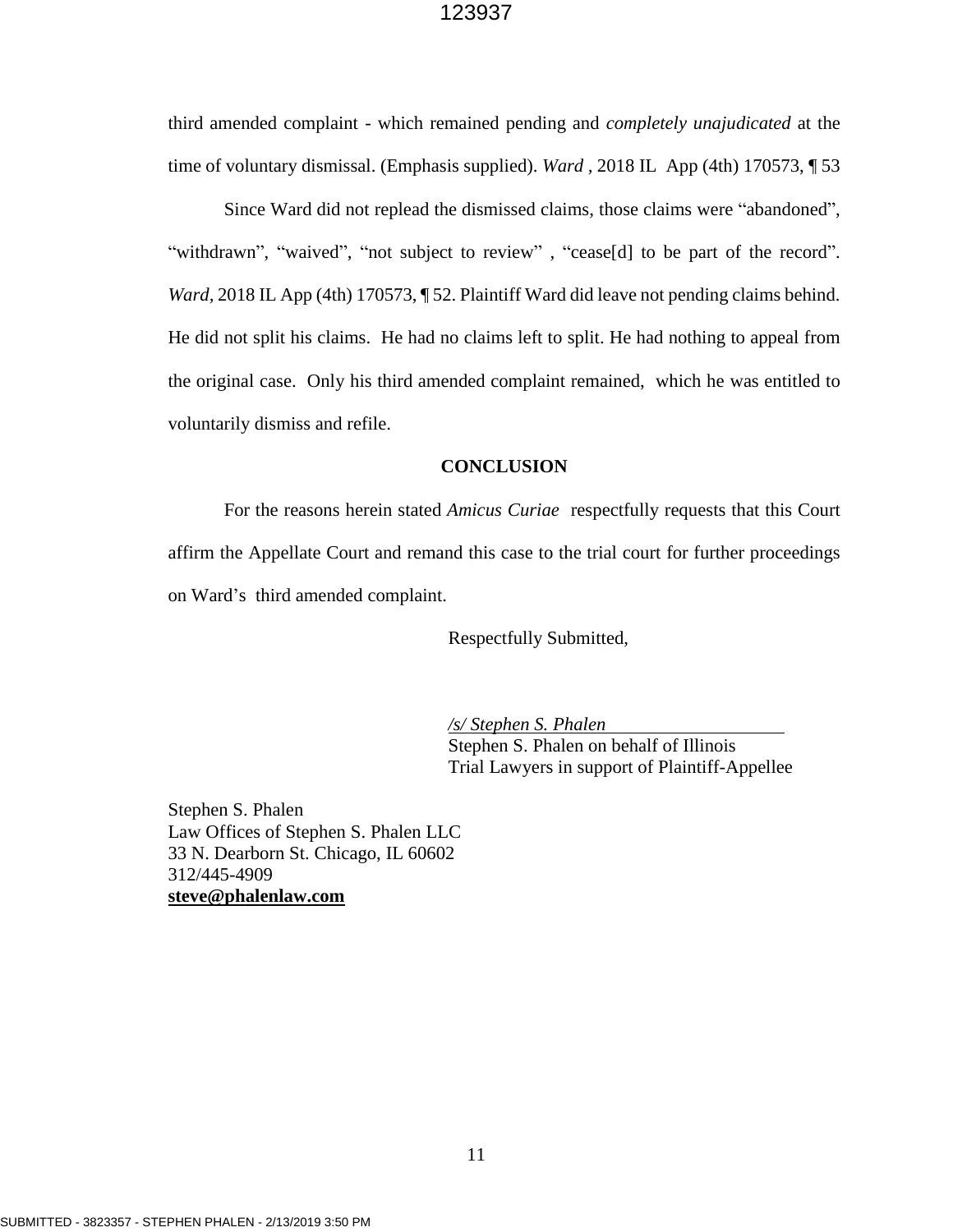#### **CERTIFICATE OF COMPLIANCE**

I certify that this brief conforms to the requirements of Rules 341(a) and (b). The length of this brief, excluding the pages contained in the Rule 341(d) cover, the Rule 341(h)(1) statement of points and authorities, the Rule 341(c) certificate of compliance, the certificate of service, and those matters to be appended to the brief under Rule 342(a), is 11 pages.

> */s/ Stephen S. Phalen* Stephen S. Phalen

> > E-FILED 2/13/2019 3:50 PM Carolyn Taft Grosboll SUPREME COURT CLERK